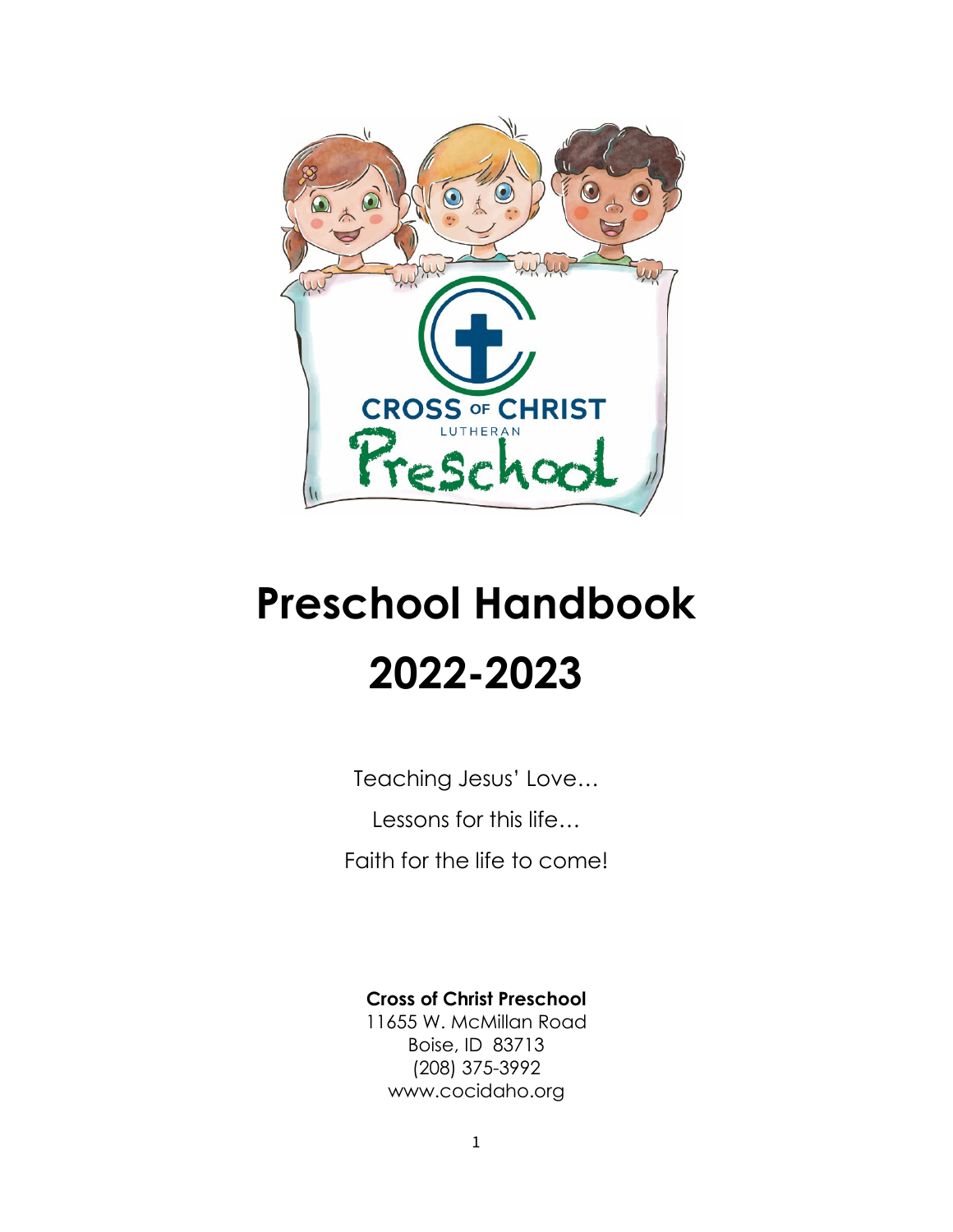#### Cross of Christ Evangelical Lutheran Church (WELS)

Pastor Brad Snyder – [brad.snyder@cocidaho.org](mailto:brad.snyder@cocidaho.org) Christian Education Pastor Pastor Greg Hein – [greg.hein@cocidaho.org](mailto:greg.hein@cocidaho.org) Christian Life Pastor Pastor Kurt Wetzel – [kurt.wetzel@cocidaho.org](mailto:kurt.wetzel@cocidaho.org) Mission Pastor Pastor John Steinbrenner – [john.steinbrenner@cocidaho.org](mailto:john.steinbrenner@cocidaho.org) Pacific Northwest District President, Pastor

# We invite you to come and worship with us.

#### **Boise Campus**

Worship Service, Saturdays at 6:30pm Worship Services, Sundays at 8:30 & 11:00am Adult Bible Class & Kids' Sunday School, Sundays at 9:45am

#### **North Nampa Campus**

Family Bible Study, Sundays at 8:45am Worship Service, Sundays at 9:30am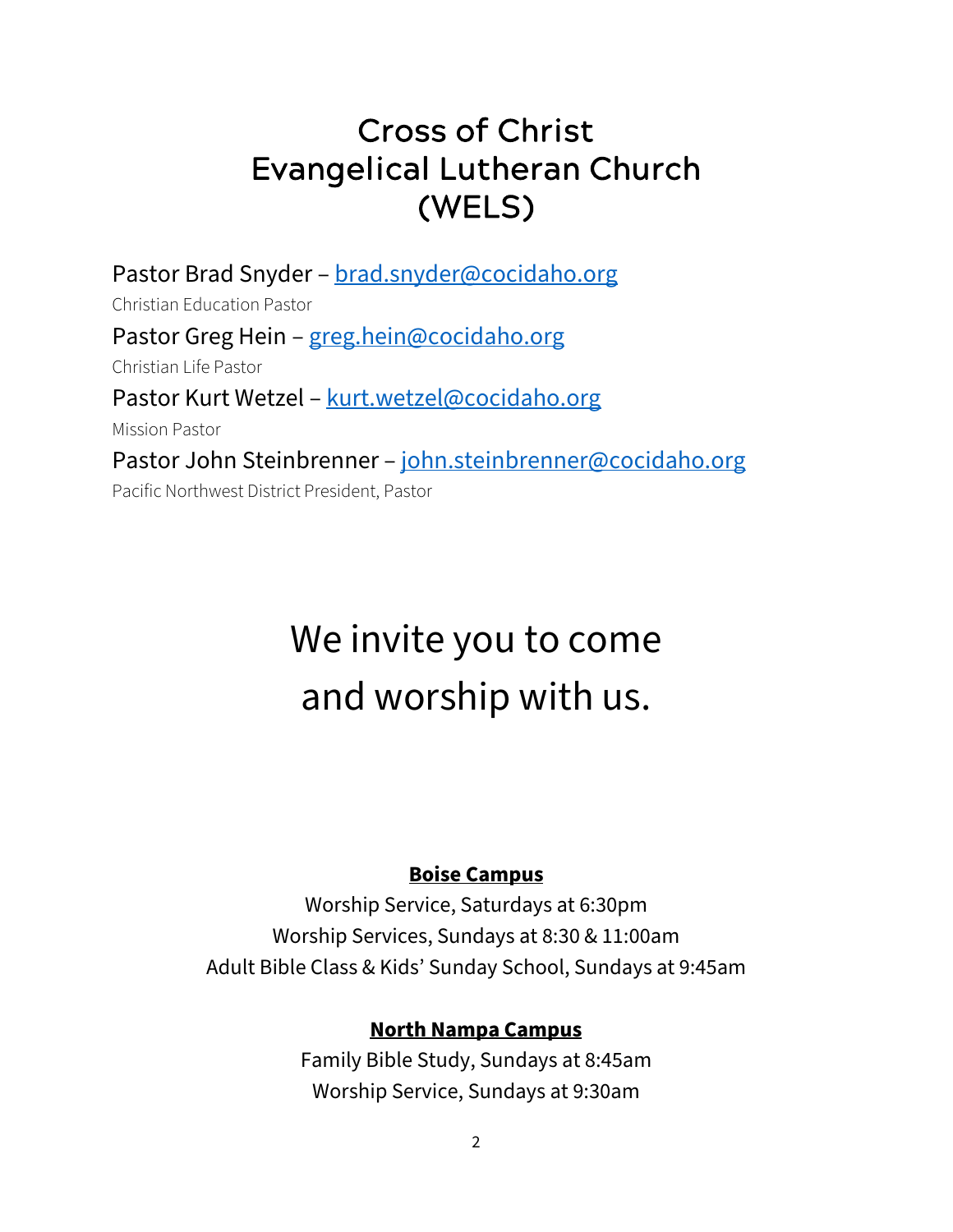# **Cross of Christ Preschool Table of Contents**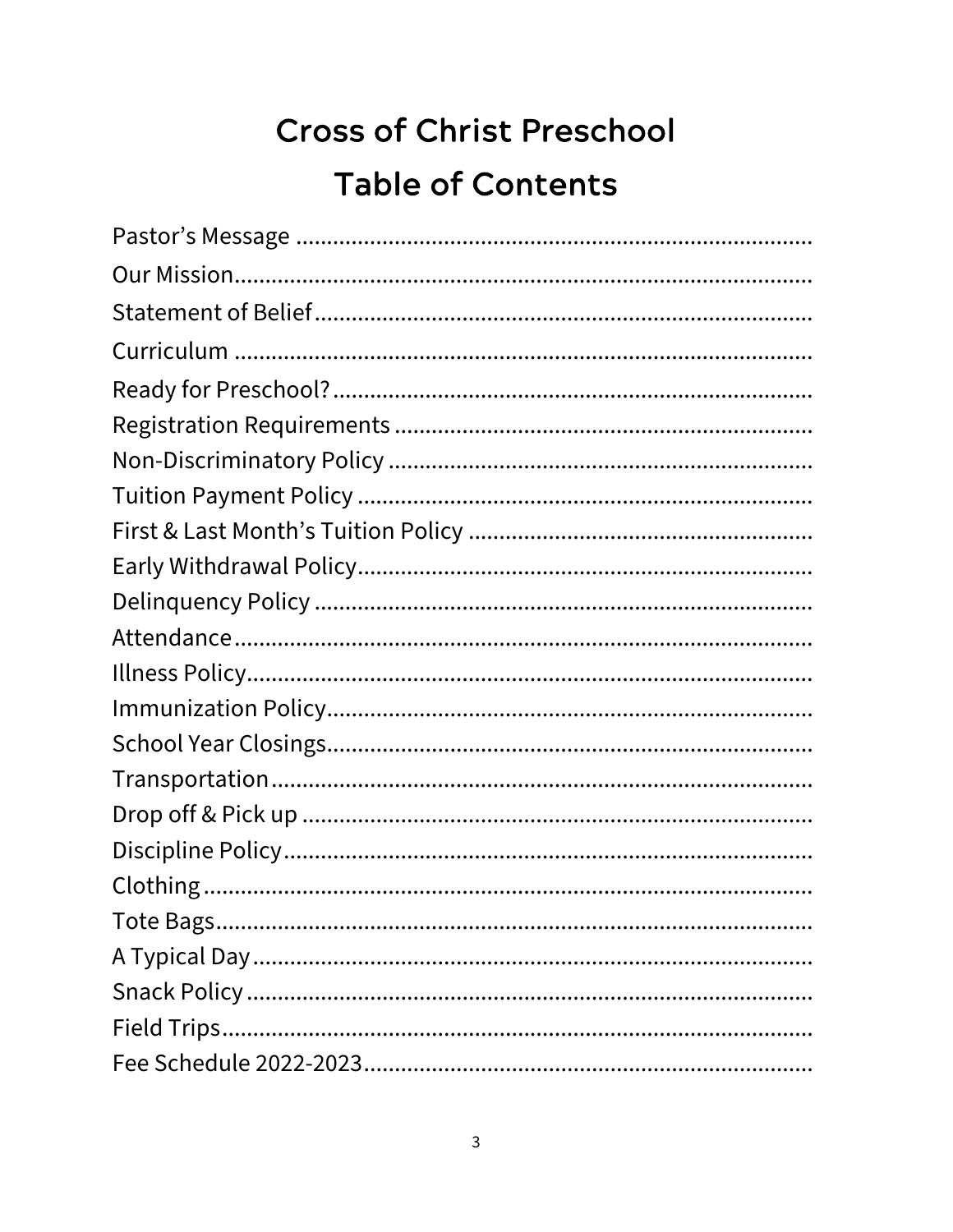### A Message from Our Pastor…

We are proud to make **Cross of Christ Preschool** available to the families of our community. As an important arm of our church, Cross of Christ Preschool was established to further our mission of training young children in their spiritual, intellectual, physical, social and emotional development. Much more than a daycare, our trained staff will teach the children basic concepts that will prepare them well for their kindergarten and elementary school years. Much more than a school for the mind, our trained staff will also instruct the children from a Christian perspective so that every child's heart is touched. We want all of the children to see themselves as unique and special gifts from God who are to be treated with love and respect. We want all of the children to know and cherish how much Jesus loves them. As we educate the mind and heart, we consider ourselves partners with parents during this important time in each child's life.

So, whether teaching basic shapes and colors, sharing basic Bible stories or fostering social interaction – our dedicated staff will assist all children to grow in a stimulating environment which is conducive to learning. Each child will be dealt with in a gentle, loving and respectful way. As such, Cross of Christ Preschool looks forward to growing with you and your child in:

#### " Teaching Jesus' love… lessons for this life… faith for the life to come!"

Pastor John Steinbrenner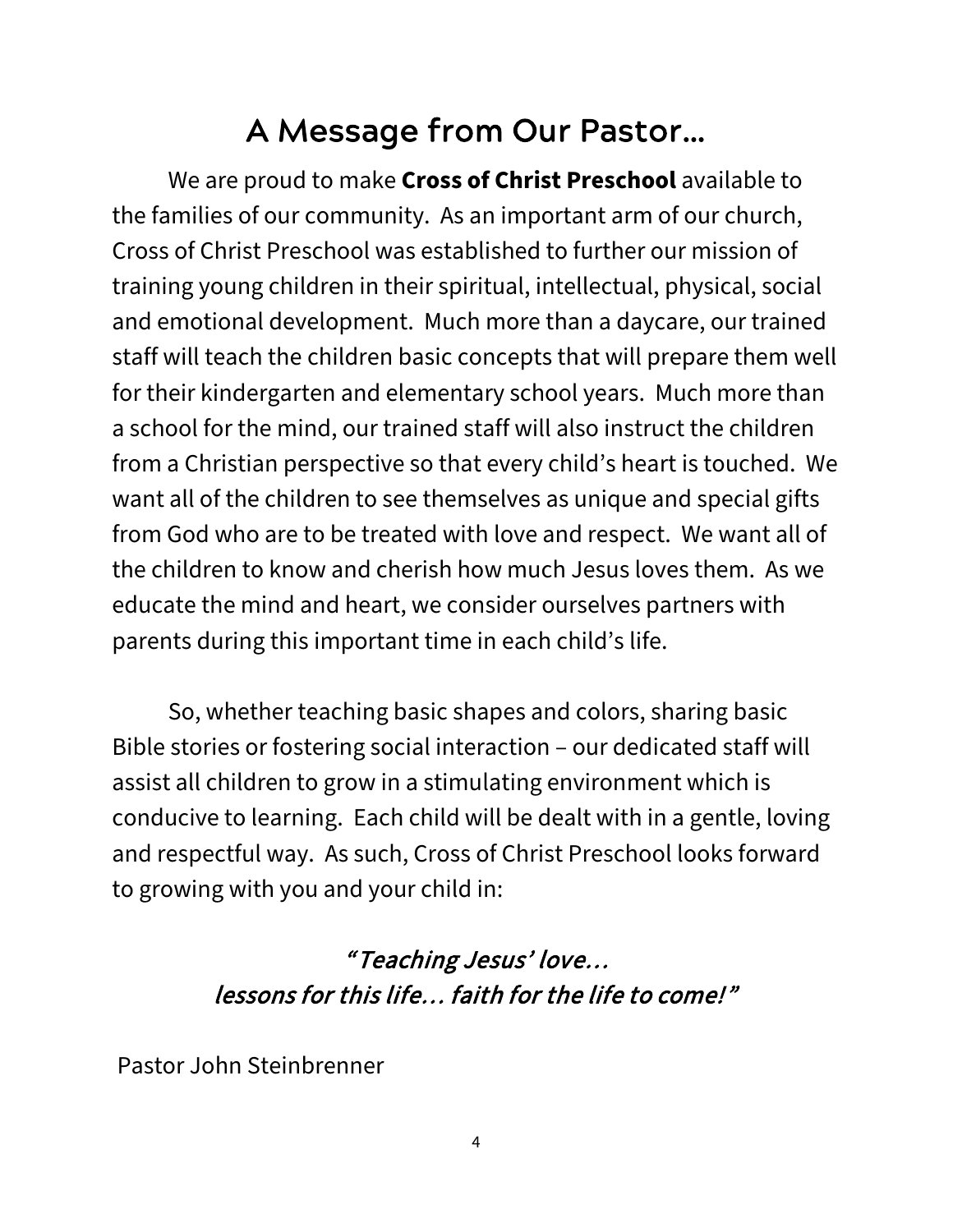#### **Our Mission**

To teach children about the wonderful blessing of being God's children through faith in Jesus Christ. This will be accomplished by using God's law to show children their need for a Savior, and God's gospel to show children that Jesus is their Savior.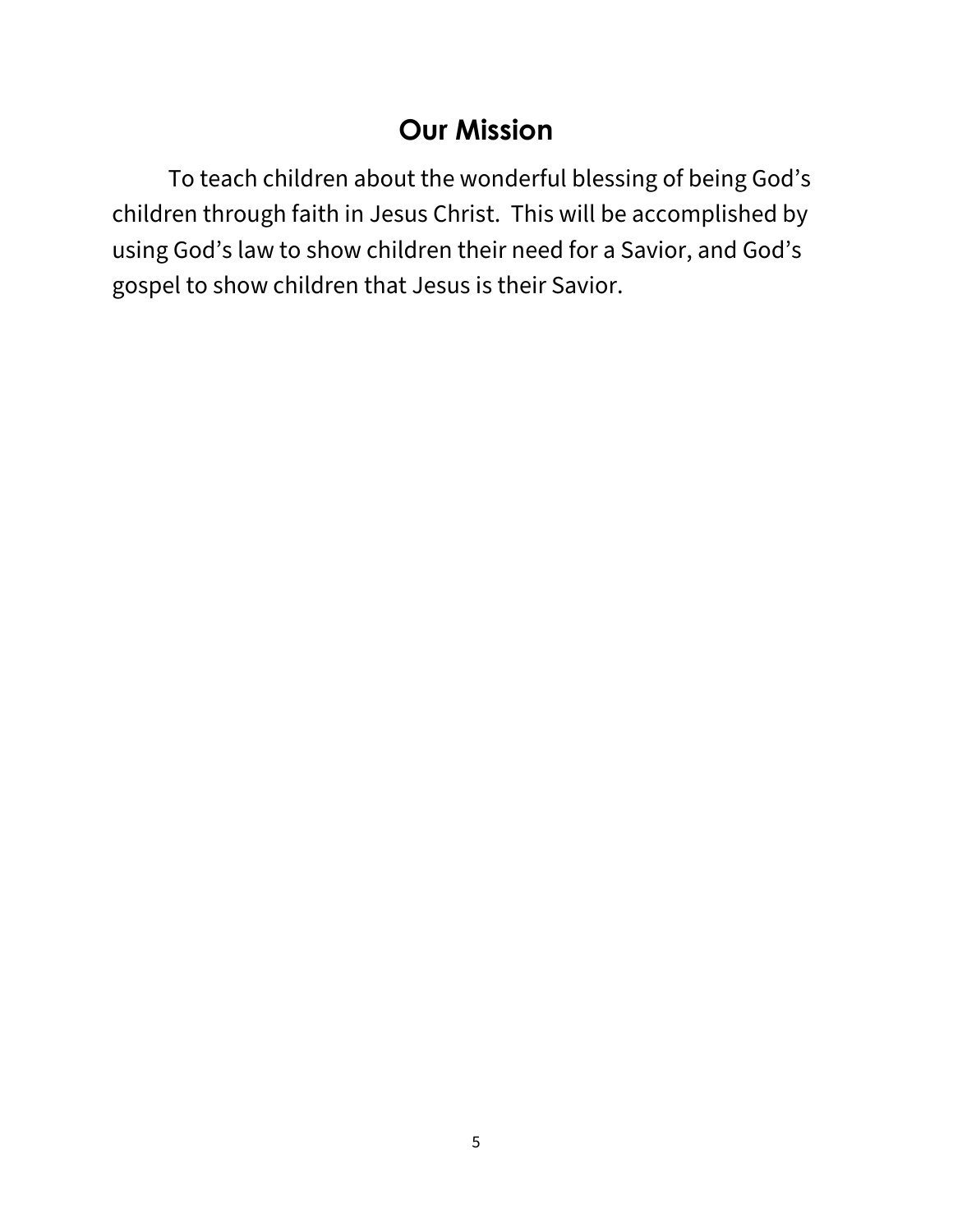#### **Statement of Belief**

Cross of Christ Preschool is an outreach mission of Cross of Christ Church. We are a congregation of the Wisconsin Evangelical Lutheran Synod (WELS). We do not claim to be the only saving church, but we do endeavor to preserve and to pass on the truth as it is found in the Bible. Therefore, among other things, we believe, teach and confess:

- God created mankind and He is to determine how we should live (Gen. 1 and 2);
- God is Triune, three persons but one God, a fact beyond all human understanding (1 Cor. 8:4; Mt. 28:19);
- We have utterly failed to be what God wants and requires of us and therefore He has every right to punish us for our sins and failures (Rom. 3:10-11; 6:23);
- Although many people try to gain favor with God by their "good" lives and "good" works, God has made it clear that no one will get to heaven by their own accomplishments (Prov. 16:25; Gal. 2:16; Jam. 2:10; Rom. 3:20);
- God is merciful and therefore has sent His Son, Jesus Christ, to save us not by telling us what to do – but by actually doing it for us (Heb. 7:26-27; Gal. 2:16; 2 Cor. 5:21);
- Jesus is both true God and true man in one person (Jn. 1:1-2, 14);
- When Jesus died, He paid the full price for the salvation of the world (1 Jn. 2:2);
- Jesus rose from the dead, a fact that assures us of both His divinity and our salvation (Rom. 1:4; Jn. 11:25-26);
- God gives us the benefits of Jesus' life and death through faith (Rm. 3:28);
- The Holy Spirit works faith through the Word of God and the Sacraments of Baptism and the Lord's Supper (Rm. 10:17; 1 Pet. 3:21; Mt. 26:28)
- Out of love and gratitude to God for saving us, and to give him honor and praise, we want to live God-pleasing lives (Titus 2:14; Psalm 100).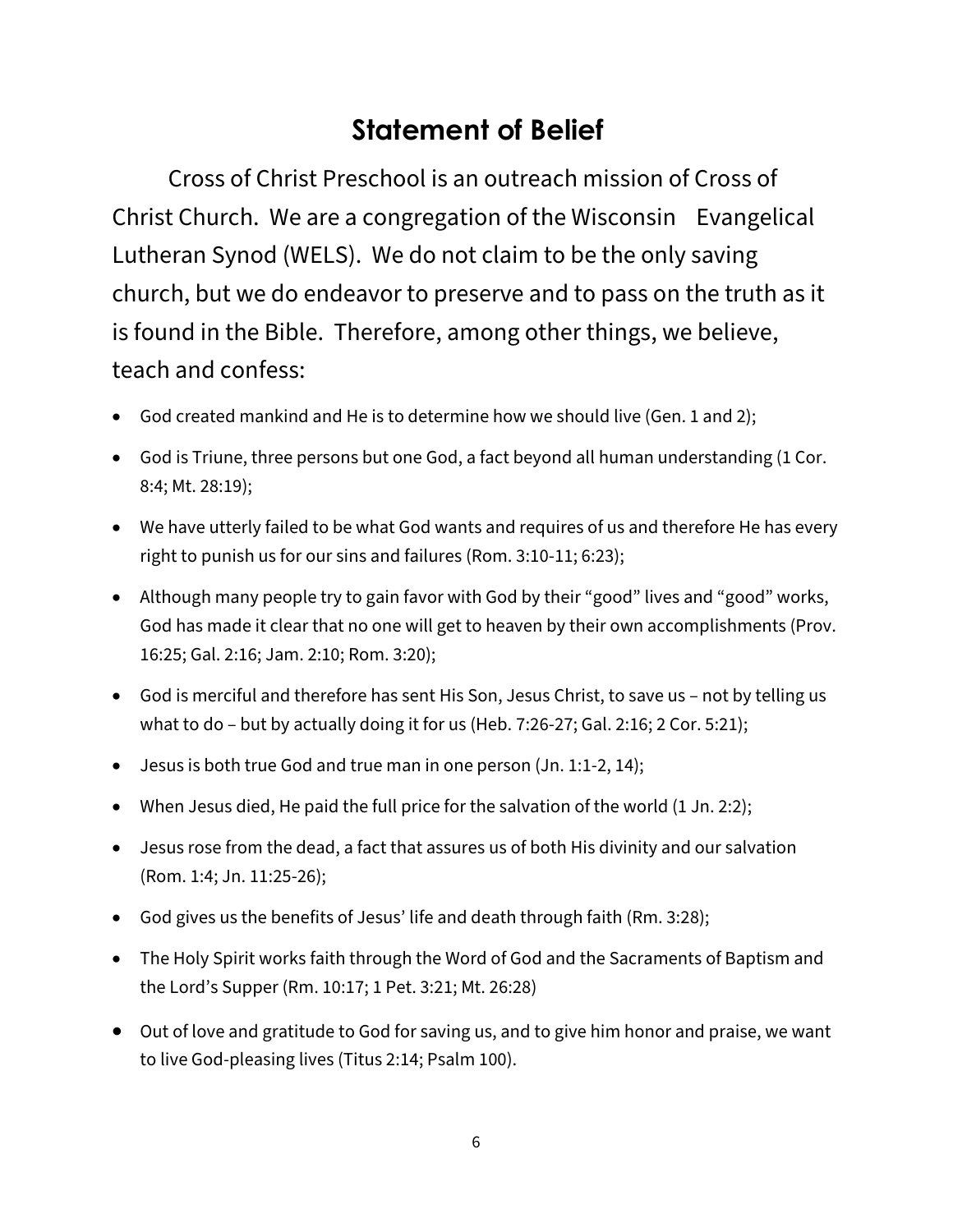## Curriculum

Our curriculum provides the student with age-appropriate activities and experiences in the following areas:

- Daily Bible Stories
- Math
- Community Awareness
- Science
- Language Arts
- Arts and Crafts
- Memorization
- Creative Play
- Fine and Gross Motor Skills
- Social Development
- Music and Movement
- Basic Classroom Skills
- Indoor and Outdoor Play
- Basic Kindergarten Readiness
- "Handwriting Without Tears"
- Zoophonics

Our classes are taught by a certified teacher in a loving Christcentered environment. Our teacher is assisted by a full-time classroom aide in all sessions.

Every effort will be made for the teacher to visit with the child in his/her home environment prior to the beginning of the school year. This will aid the teacher to establish a rapport with both the child and the parents under comfortable and familiar surroundings.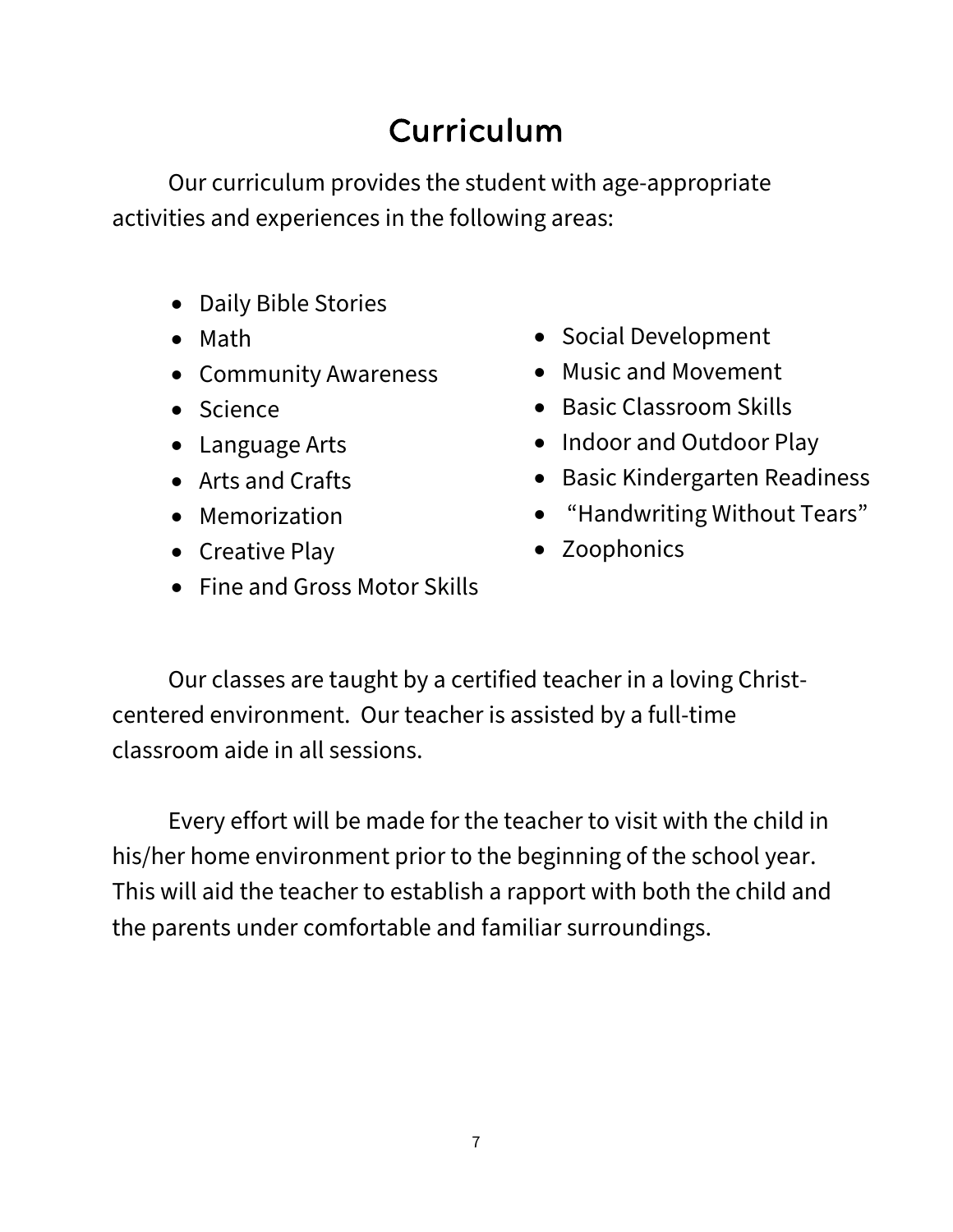### Preschool Ready?

Because very young children develop at such different rates, there isn't a checklist of must-have skills kids need in order to start preschool. But there are some areas you can look at to see if your child is ready for group learning.

#### **P: Potty Trained**

We do require that all students entering preschool to be daytime toilet-trained and can use the bathroom by themselves.

#### **I: Independent**

Kids ages 3 and 4 aren't expected to do everything on their own or to solve problems all by themselves, but a little independence is key. They'll also be expected to work and play with other kids for a short period of time without needing constant redirection from an adult.

#### **E: Expressive**

Being able to communicate in a way that an unfamiliar adult can understand is important. Your child may not be able to follow directions that have many steps, but understanding basic words and directional phrases like "sit down" and "follow me" is important. Students will be asked to participate in discussions in various situations.

#### **C: Concentration**

Preschoolers need to be able to follow directions most of the time and to focus on tasks without getting overly distracted.

#### **E: Emotionally Ready**

A child who is emotionally ready is more eager to go to school and wants to make friends. She might not have the skills to make friends yet, but wanting to make them is a good start.

#### **S: Stamina**

Children need a lot of physical and mental energy for preschool. Kids who aren't used to following a routine and being actively engaged can have a harder time adjusting to preschool.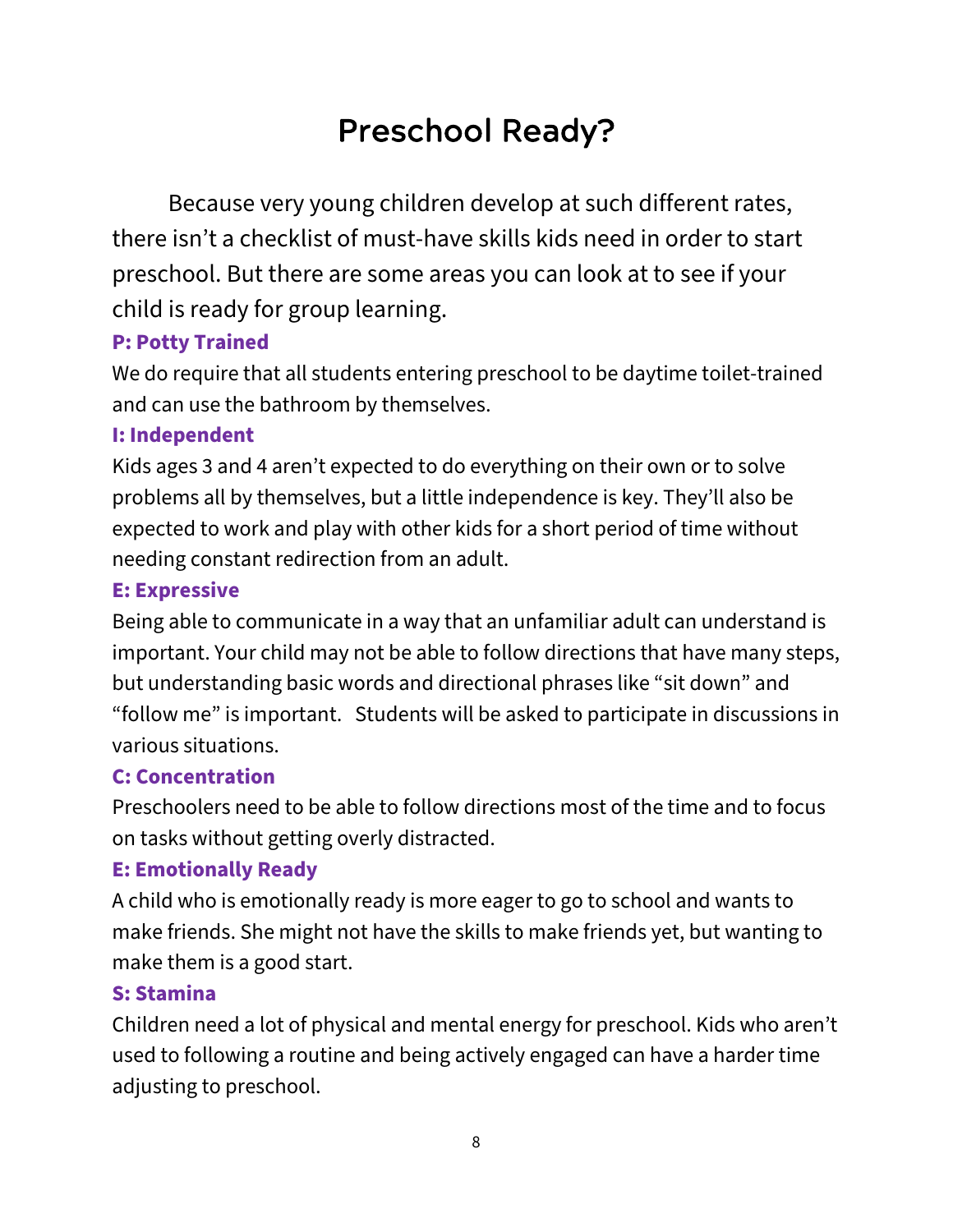# Registration Requirements

Registration requirements are as follows:

- The child is three or four years old on or before September 1st of the current enrollment year for the appropriate class.
- You have verified that your child is preschool ready as described previously on page 7 in the Handbook.
- Completion of all forms.
- Copy of current and up to date immunization records, including child's date of birth. Please refer to our Immunization Policy on page 16 of this Handbook for additional information regarding immunizations.
- Registration fee paid in full

 Your registration form will be processed and you will be notified in a timely manner. The registration fee is non-refundable unless the student is withdrawn from class prior to August 1.

A review of satisfactory placement shall be made during the first month of classes.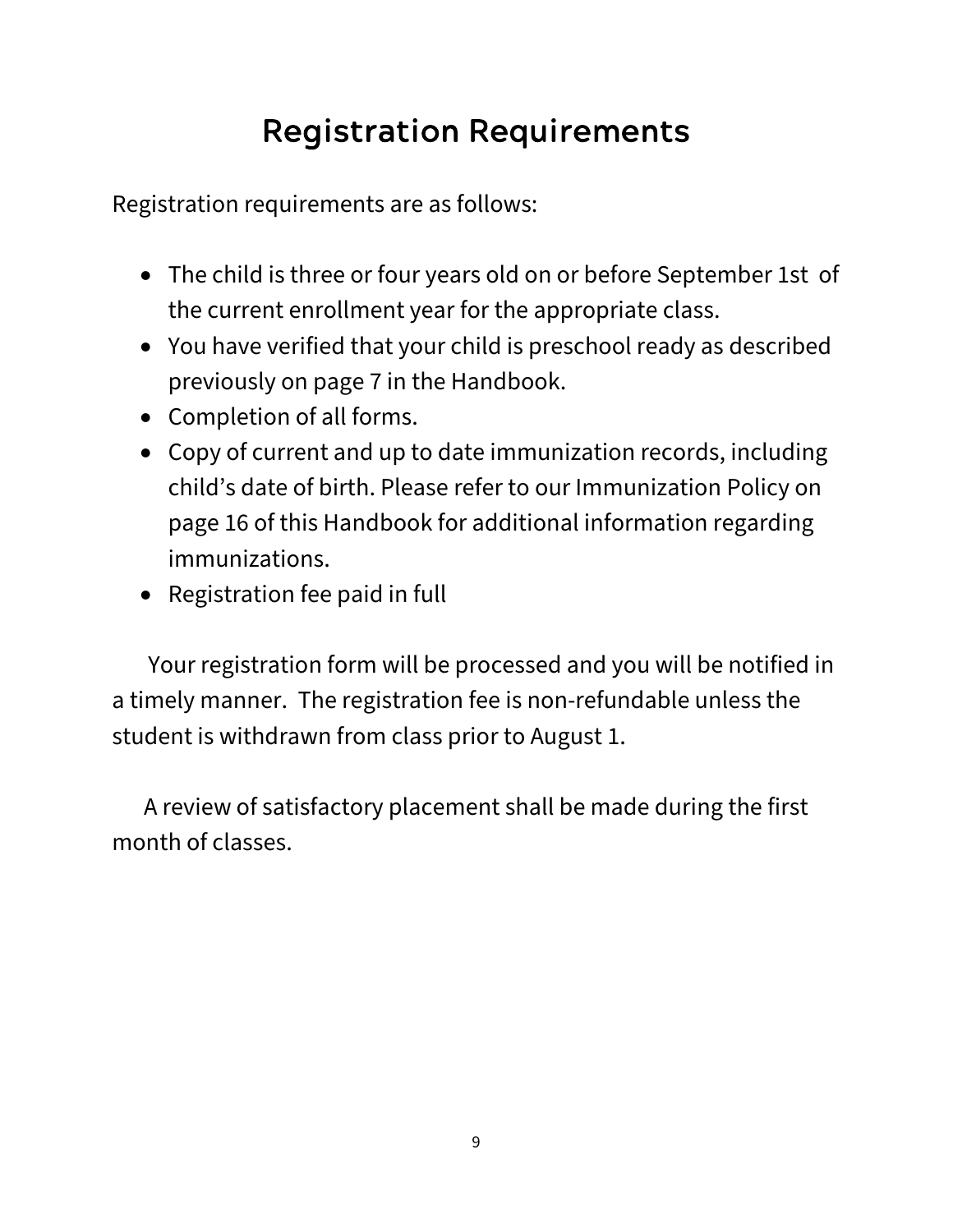### Non-Discriminatory Policy

Cross of Christ Preschool admits students of any race, color, national, religious and ethnic origin to all the rights, privileges, programs, and activities generally accorded or made available to students at the school.

It does not discriminate on the basis of race, color, national, religious and ethnic origin in administration of its educational policies, admissions policies, and other school-administered programs.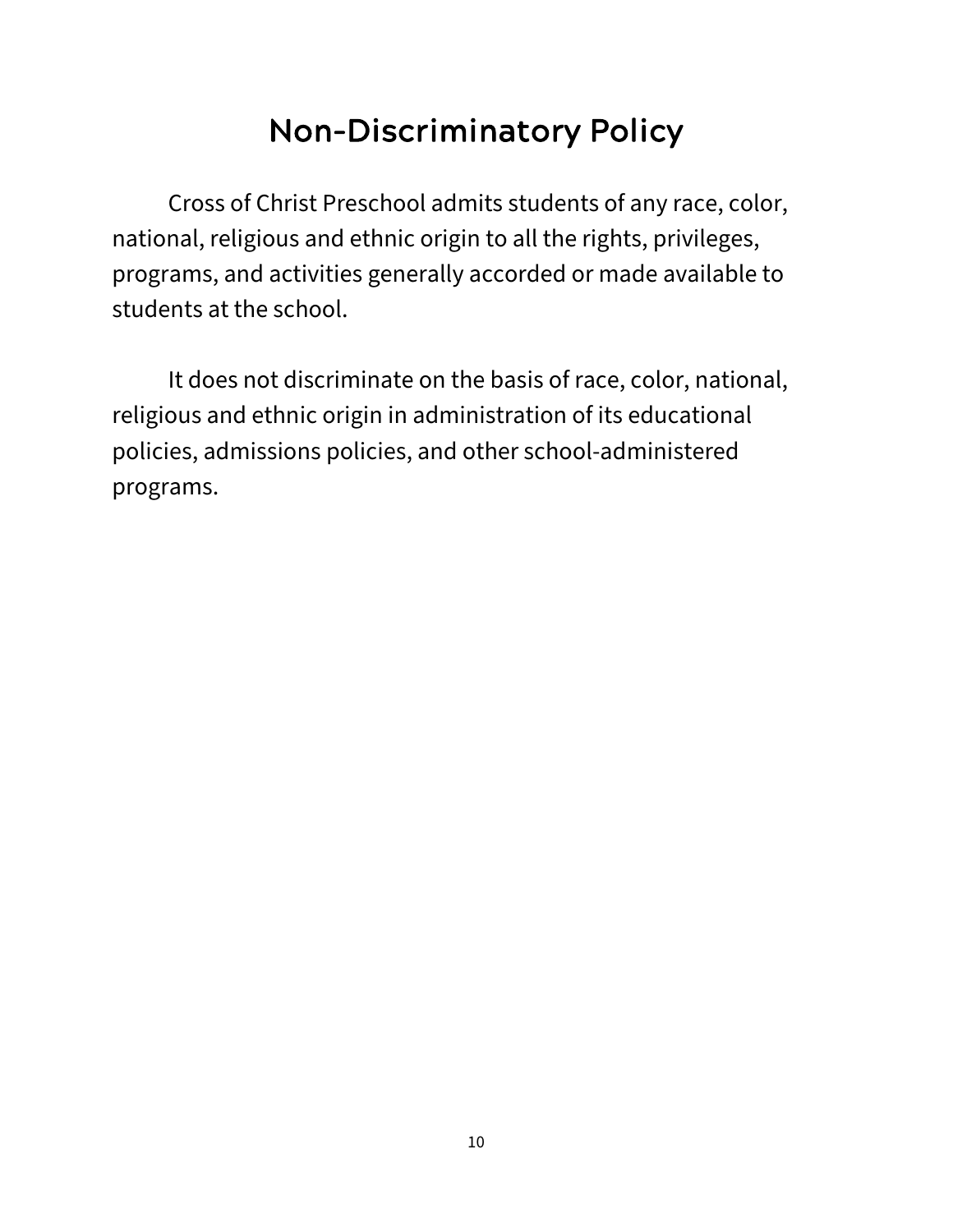### Tuition Payment Policy

Students enrolled at Cross of Christ Preschool are charged a tuition amount established annually by Cross of Christ church council. There are several payment options you may choose: monthly, annually (5% discount on tuition if full year's payment is paid by the first day of school), or special arrangements made with the Educational Councilman at Cross of Christ. Concurrent two-child discount: first child—full tuition, each additional child—15% off each month's lower tuition.

A student shall remain in enrollment with current tuition payments. Tuition for late enrollees will be prorated for the month.

If a child is asked to withdraw from school for behavioral problems, prorated tuition for that month will be refunded. In the event a parent withdraws a child from school, the parent must give a 30 day written notice to apply the prepaid last months tuition. There will not be a tuition refund for the current month. If full year's tuition is paid, a refund will be issued for the following month through May.

Tuition envelopes will be sent home each month and should be returned to the preschool classroom.

Checks or money orders should be made payable to Cross of Christ Preschool. Cash payments will not be accepted. There is a \$20.00 return check fee. We are licensed with the City of Boise; however, we are NOT certified to accept ICCP payments. The registration fee is non-refundable unless the student withdraws prior to August 1st. In case of extended absences, tuition must be kept current in order to keep the student's name on the roster.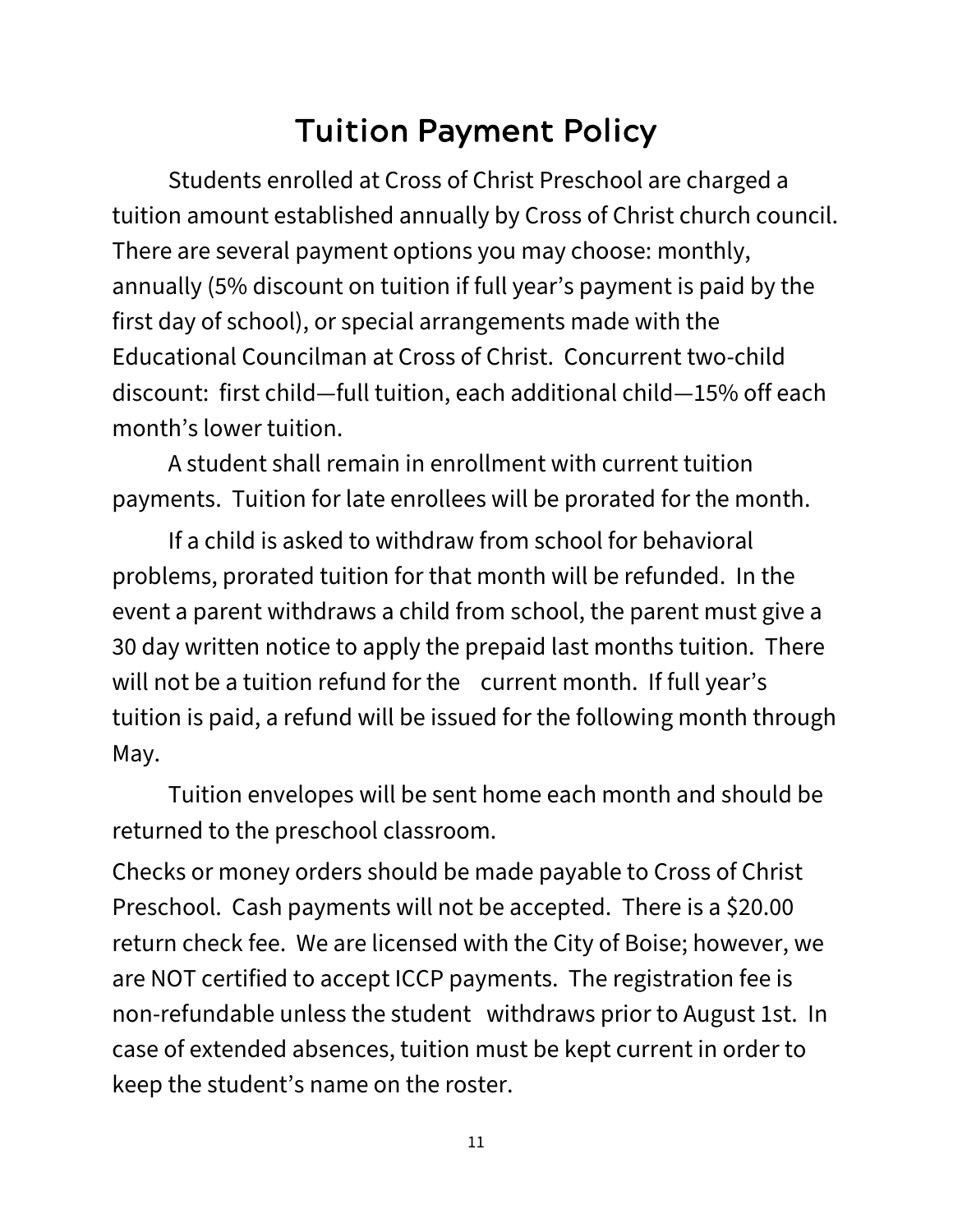#### First and Last Month's Tuition Policy

For families choosing the monthly tuition payment option, payment for the first and last month's tuition **must** be paid on or before September 1st. For students enrolling after September 1st, current tuition and last month's tuition is due prior to starting school. Payment for the last month's tuition will be held as a credit throughout the school year and applied on May 1st.

### Early Withdrawal Policy

In the event that a parent withdraws a child from school prior to May, the last month's tuition will be applied to the last month of the child's attendance. Thirty (30) day written notice is needed to apply the tuition for the last month of enrollment. If thirty (30) day written notice is not given, the tuition may not be refunded. For families who have selected to pay in full, the reimbursable amount will be processed and mailed within thirty (30) days.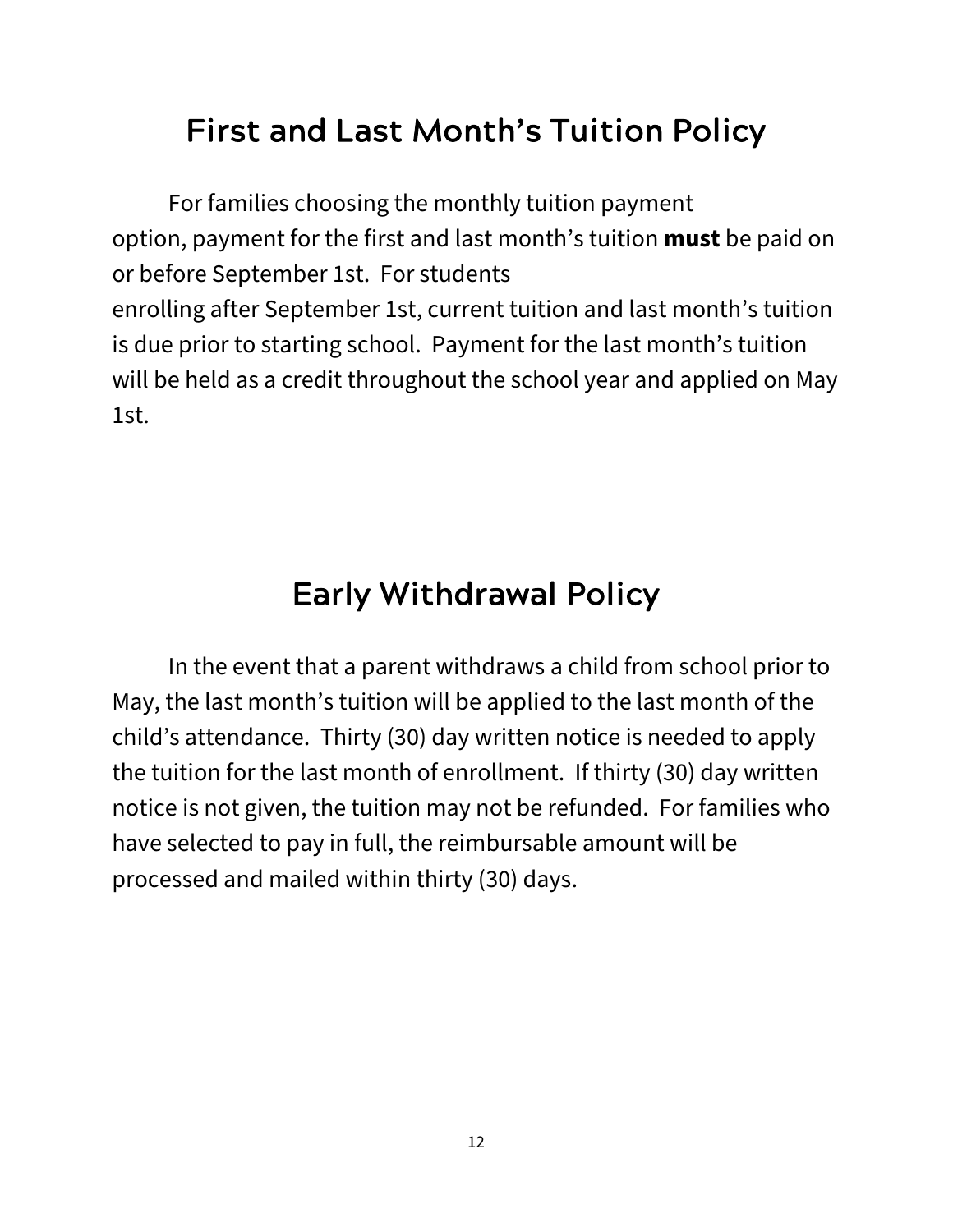## Delinquency Policy

Cross of Christ Preschool will adhere to the following steps in dealing with delinquent tuition payments:

- 1. If payment is not made by the 10th of the month, the parents will be contacted regarding the late tuition payment.
- 2. If payment has not been made by the 20th of the month, an invoice will be mailed reminding the parents the tuition is past due and a \$10 late fee will be assessed.
- 3. If at the end of the month no payment is received, a written letter from Cross of Christ's education councilman, will be mailed to the parents advising them that tuition is overdue. If the payment is not received within seven (7) days, the Preschool will no longer accept the student, and the last month's tuition will be applied to close the account with a zero balance.

Cross of Christ Preschool does not wish to turn away a student due to tuition issues. Parents can avoid the above steps by making their needs known to the teacher/pastor or an office administrator.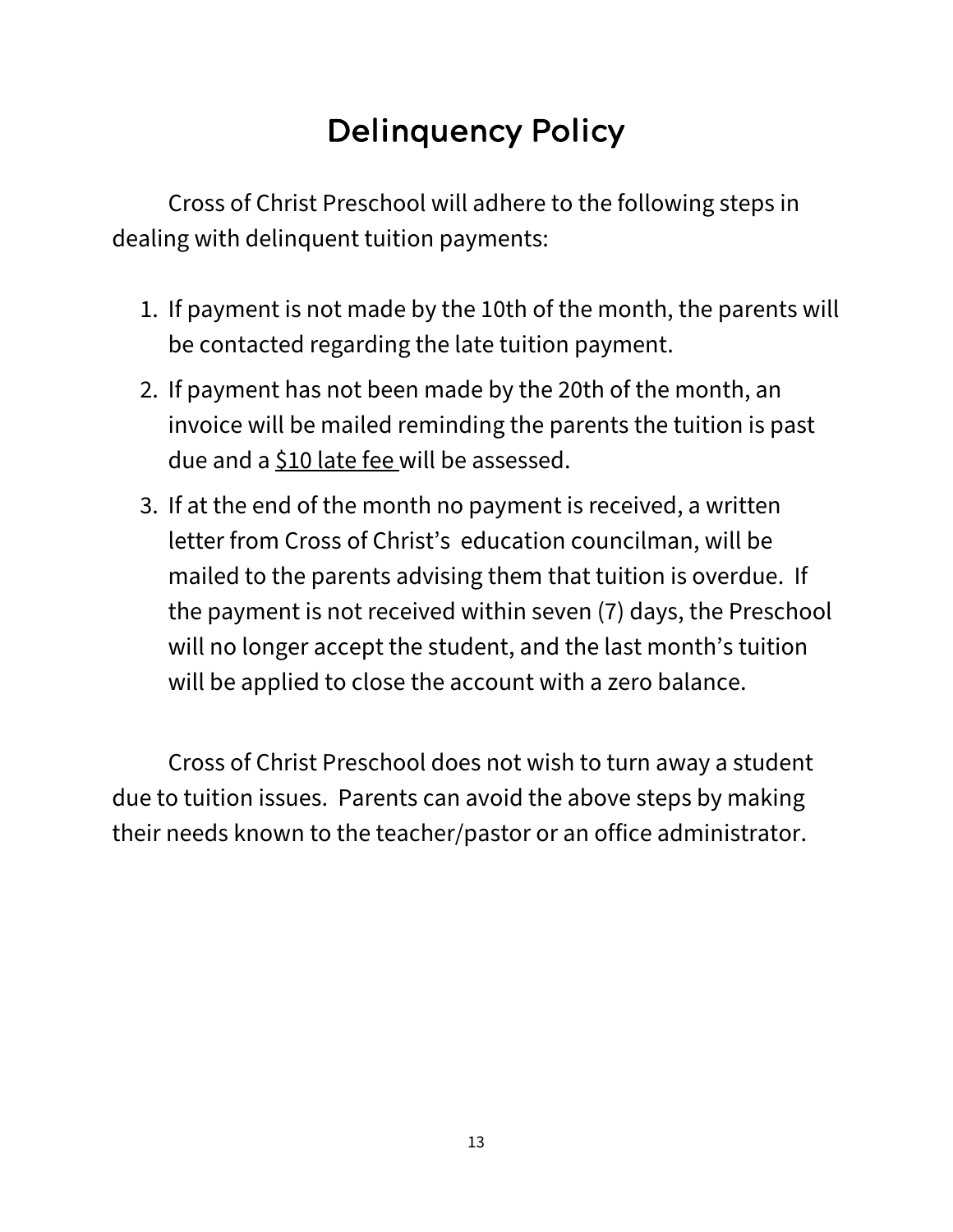#### Attendance

Please notify the teacher when your child will be absent at the Preschool phone number (208-375-3992). Leave a message on the machine if there is no answer.

Parents should report to the teacher or the office administrator if an extended absence occurs. This allows the school to know the intent of the parents to keep the child enrolled as a student.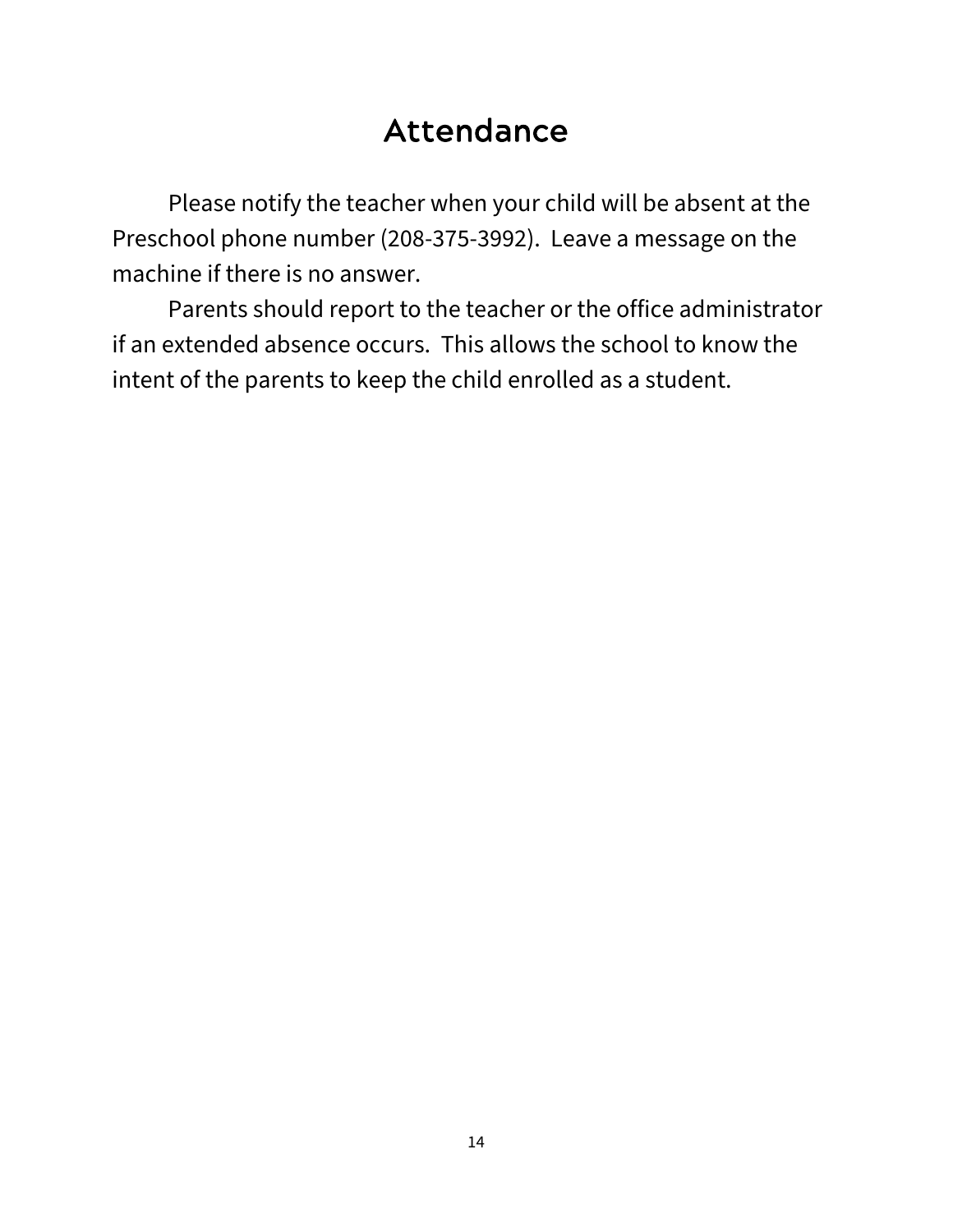# Illness Policy

A Safe and Healthy Environment is important for all children. This illness policy is designed to decrease disease transmission and protect the health of your child, the other children and the staff.

- Hand washing will be done several times a day including: when staff/children arrive at child care, before eating, after toileting, before food preparation, after handling pets, after wiping noses and cleaning up spills, etc.
- The environment and equipment will be cleaned on a routine basis as needed.
- If the child should be come ill while attending Cross of Christ Preschool, the child's parent/guardian will be notified immediately.
- Any ill child will be separated from the other children and be made as comfortable as possible until parent/guardian arrives.
- Cross of Christ Preschool Staff shall record the child affected, the date and time of illness, a description of the symptoms, who was notified and their response.
- The Cross of Christ Preschool Staff will make the final decision about continued care for the ill child based on:
	- 1. Exclusion List (some diseases require exclusions see the office for a copy of the exclusion list).
	- 2. Provider's ability to adequately care for the ill child and the rest of the children.
	- 3. The ill child's ability to participate in routine activities.
	- 4. Increased risk to disease transmission.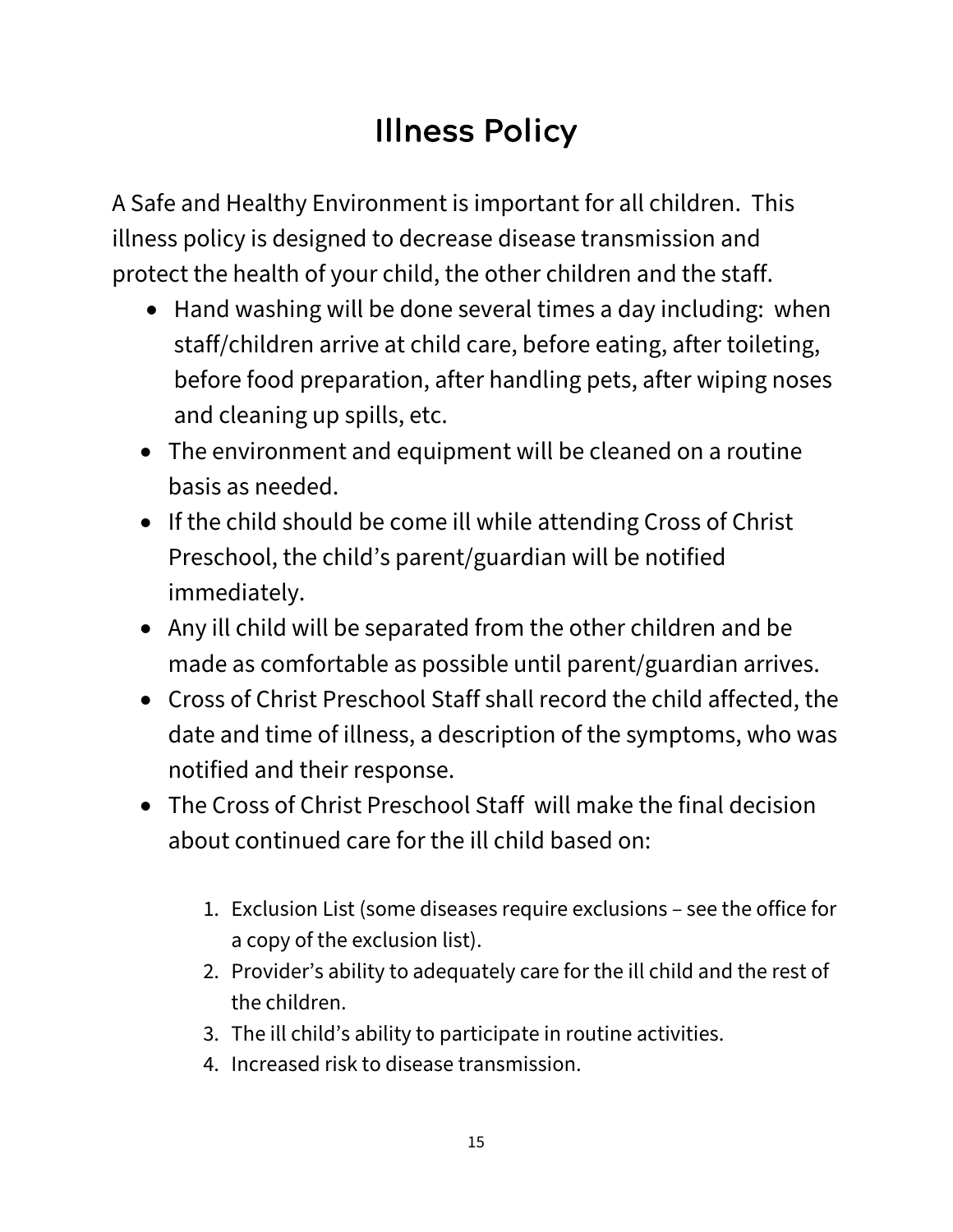## Illness Policy Continued

- Parent/Guardian will be notified to pick up the ill child within a specified time frame.
- It is important to plan ahead for sick child days and either be able to leave work or have a back-up plan, such as a relative or friend who can care for the child.
- Please do not bring your child to class if he/she has had diarrhea, vomiting, and/or a fever (101 degrees oral, 102 degrees rectal, 100 degrees axillary (armpit)) accompanied by behavior changes or other signs/symptoms of illness within a 24 hour period.
- Please notify the Cross of Christ Preschool Staff if your child is diagnosed with or exposed to an infectious disease.
- You will be notified if a child or family member attending Cross of Christ Preschool has been diagnosed with an infectious disease. Information about the disease will be provided when possible. Health Department guidelines will be followed.
- Proof of up-to-date immunizations are required to be on file before the child starts attendance.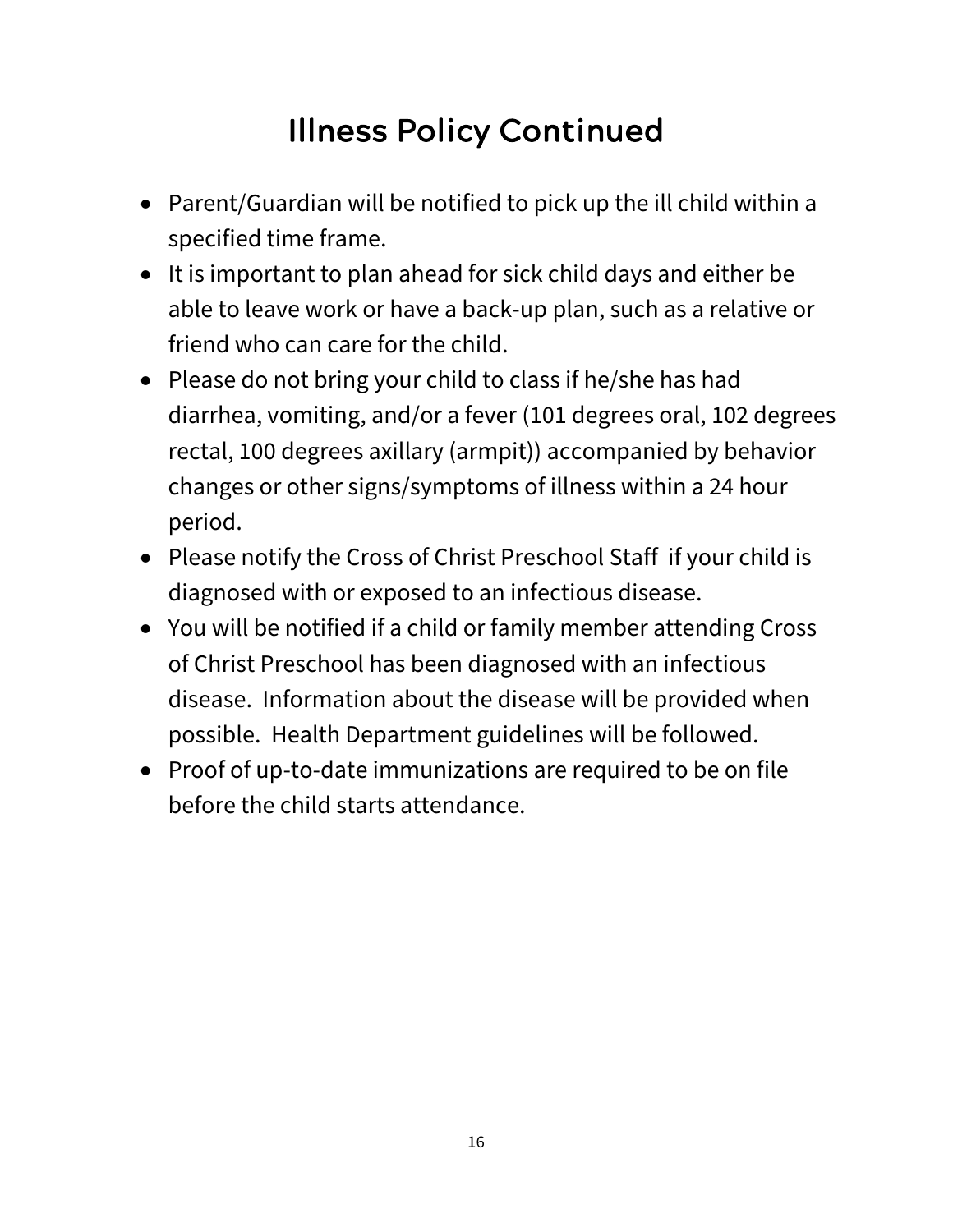# Immunization Policy

- Idaho State Law (Idaho Code 39-1118) requires licensed childcare providers to keep immunization records on file for all children ages 4 months to 12 years, including provider's own children.
- Immunization records must include name of child, date of birth, and the day, month, and year of each immunization the child received.
- Immunization records must be provided before child starts attendance at Cross of Christ Preschool.
- Children with immunizations missing, incomplete, or not up to date will be excluded from Cross of Christ Preschool until documentation of current immunizations is provided.
- Parents are responsible for providing current documentation each time the child completes a series.

#### EXEMPTIONS

• All children must be fully immunized or in the process of receiving state required immunizations prior to attending Cross of Christ Preschool, except for exemptions provide by law (Idaho Statute 39-4802).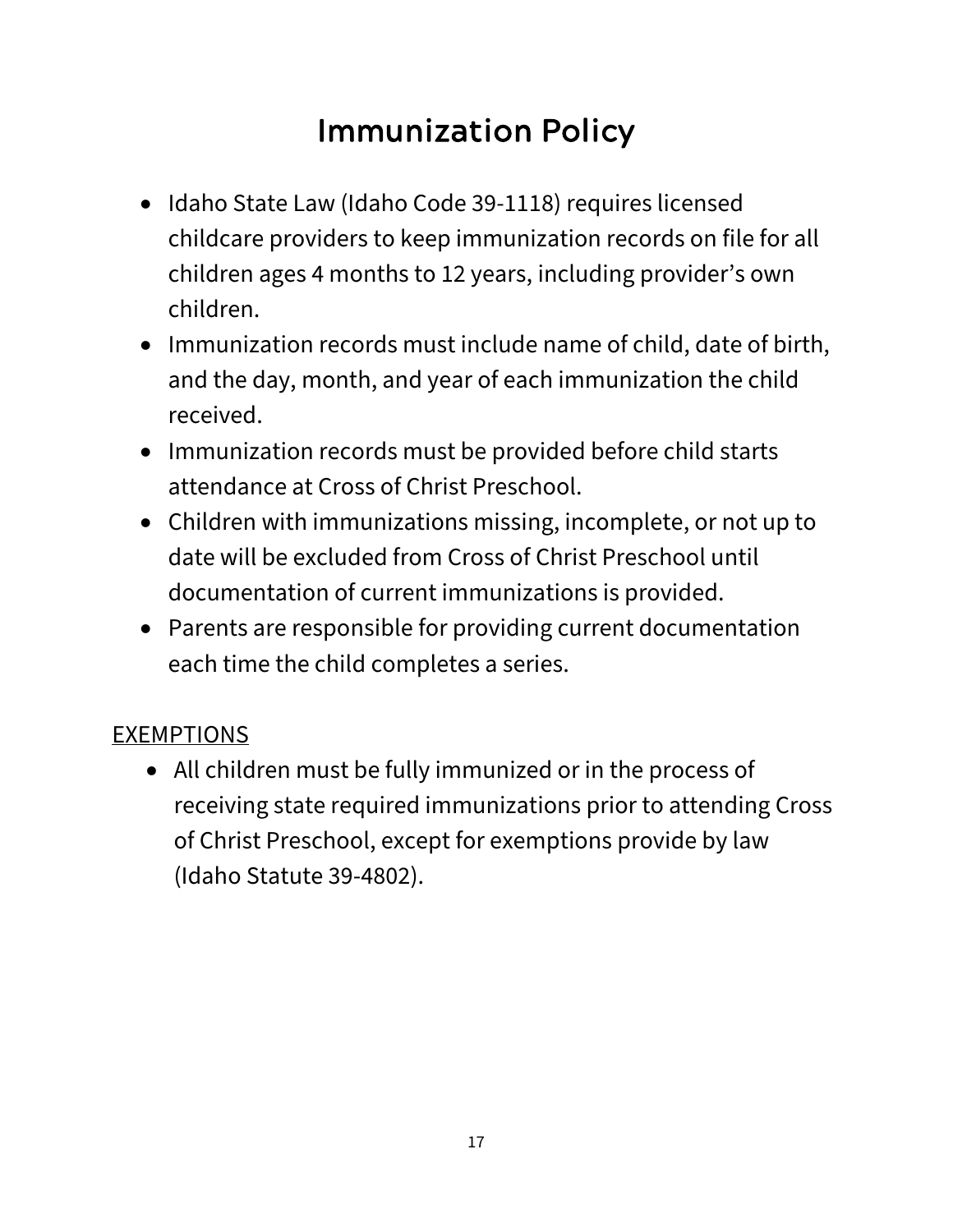### School Year Closings

Our school year runs from Labor Day through the end of May with school vacations running in accordance with the West Ada School District. The Preschool will remain open on West Ada School District "In-Service" and early release days. School will also be closed the week of Thanksgiving.

A school year calendar will be provided by the teacher.

In cases of inclement weather, we will follow West Ada School District for closing. This closure will not be made up if only one class period is canceled. In the event of additional closures, a make-up class may be considered on an "as needed" basis.

In the event of an emergency closing, parents will be contacted via a calling chain.

### Transportation

The transportation of the child to and from school is the sole responsibility of the parent. Written permission from the parent is necessary for any other person to pick up the child; this includes carpooling.

There will be a sign-in and sign-out book available near the entrance to note any changes in transportation arrangements. Any change is important and must be noted.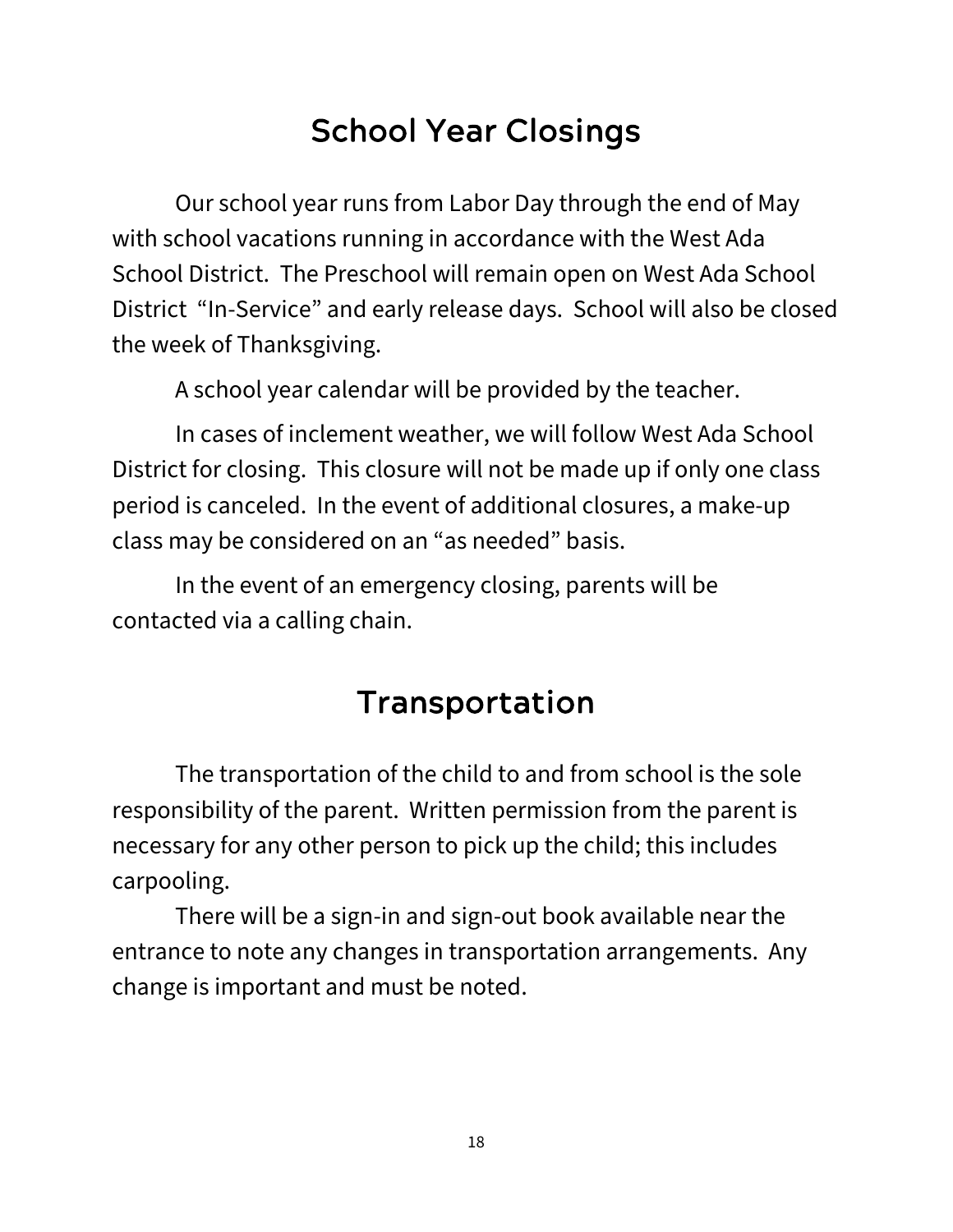### Drop-off and Pick-up

For the safety and welfare of our students and staff, the church doors will be closed during school hours. Doors will be opened 15 minutes prior to the start/end of class and remain open 15 minutes after class has begun/ended. We kindly ask that you do not drop-off your child earlier than 10 minutes before class. If you need to access the building during the day, please utilize the west entrance as we keep the doors locked for preschoolers' safety, but have a buzz-in doorbell.

At drop-off, sign your child in and a teacher will meet you child and bring them into the classroom.

Please pick-up your child promptly at the end of class. Children will be dismissed into the lobby. At pick-up, sign your child out.

If you need to bring other children with you to pick-up your child, please closely monitor their behavior, regardless of age.

Even though our church building is locked during class times, to further ensure the safety of your child, the classroom doors are locked. If there is a need to come to the classroom during class time, please do check in with the front office.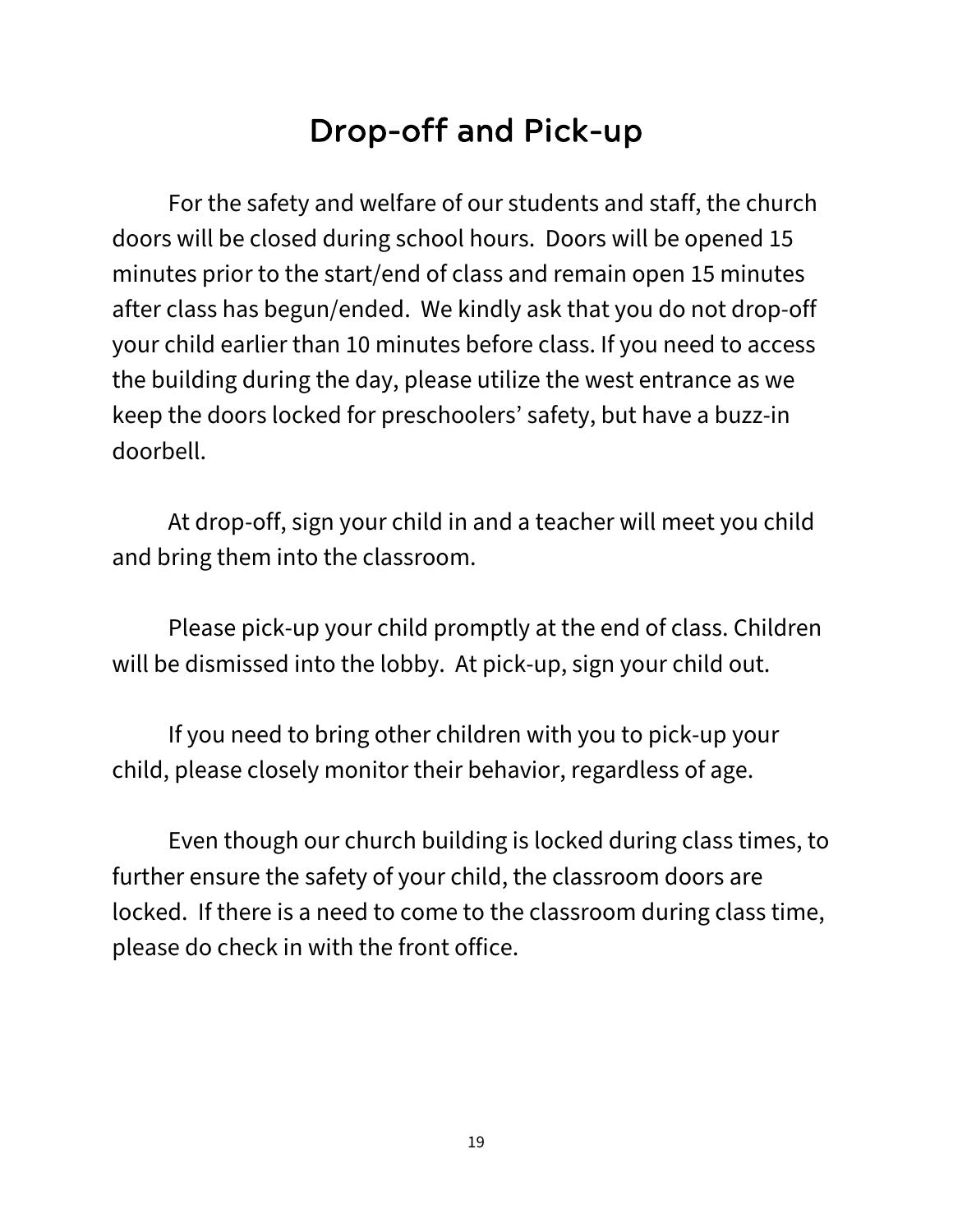#### Drop-off and Pick-up Continued

Your child will be allowed to leave only with a parent/guardian or those individuals listed on the Registration Form. If an adult arrives to pick up a child, but is not known personally by the teacher, the adult will be asked to provide photo identification—even if the adult is on the authorization list in the office.

After school care is not provided. We kindly ask that parents be prompt in picking up their child. We do understand that unforeseen circumstances can happen and we are more than willing to work around those limited and unique situations. Please contact the office as soon as possible in the event that a child may need to be picked up late. If a child is consistently being picked up late, a  $$10.00$  charge may be imposed every 15 minutes a child is left beyond the end of the session. For example, a child left for one hour past the end of class would result in a \$40.00 charge. Any charges imposed under this provision will be payable at the same time or before the next tuition payment, but no later than 30 days after the charges were accrued. Failure to pay fees are described in the "Delinquent Tuition Policy" section.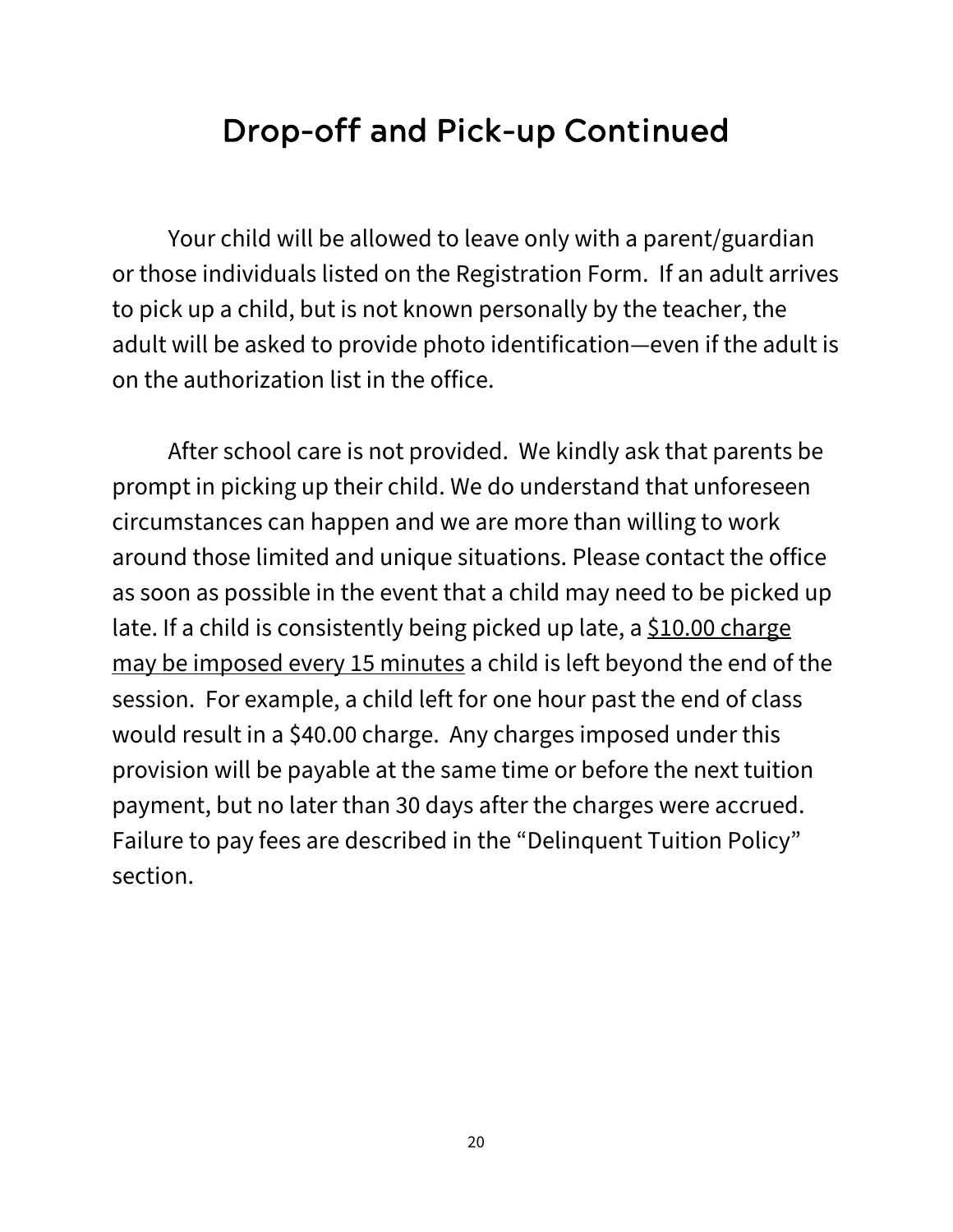## Discipline Policy

Discipline is based on an understanding of the child's needs and stages of development. Discipline and guidance are designed to help the child develop self-control, acceptable behavior, and respect for the rights of others. Discipline is fair, reasonable, consistent, and related to the child's behavior.

Students will be disciplined with respect. Redirection, conferencing with the child, natural consequences, and "time out" periods will be used. You will be notified of any disciplinary problems. Discipline of a student will not be severe, humiliating, or frightening. It will not be associated with food, rest, or toileting.

A child may be asked not to return to the group when one or more of the following conditions are continually observed:

- 1. A child's conduct hurts or endangers another child/children.
- 2. There is deliberate destruction of property.
- 3. A child's behavior is unruly, disruptive, prevents other children from participating in the class activities, or causes an undesirable atmosphere in the room.
- 4. A child consistently requires more of the teacher or teacher's aide time than our teacher/child ratio allows.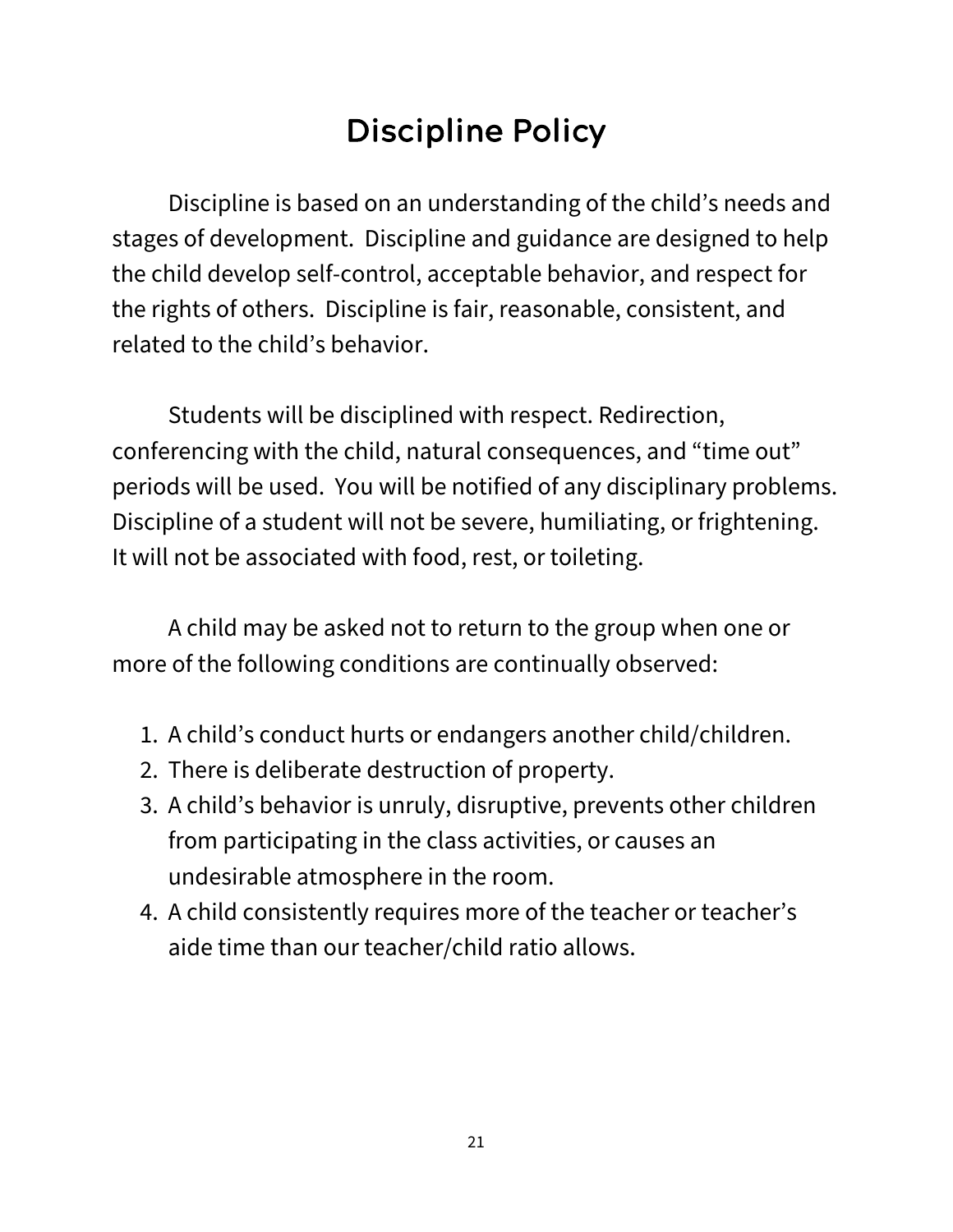# Clothing

Carefully label all clothing (jackets, hats, gloves, sweaters, etc.) and other items sent from home. Show your child where each item is labeled.

Preschool is a time for learning through play with many handson experiences. We do many messy things in preschool. Please make sure your child is wearing suitable clothing.

We will play outside, weather permitting. Be sure your child is dressed appropriately for the weather. Shoes must be appropriate for running and jumping. Many tears and skinned knees can be prevented by wearing *sport shoes* instead of dress-up shoes.

### Tote Bags

Each child will be provided with a tote bag upon initial enrollment in Cross of Christ Preschool. Please refrain from sending a backpack to school with your child.

# Field Trips

There will be occasional field trips during the school year. Field trip costs are not included in the tuition payments. Information on each field trip will be provided by the teacher. Transportation will be provided by parents.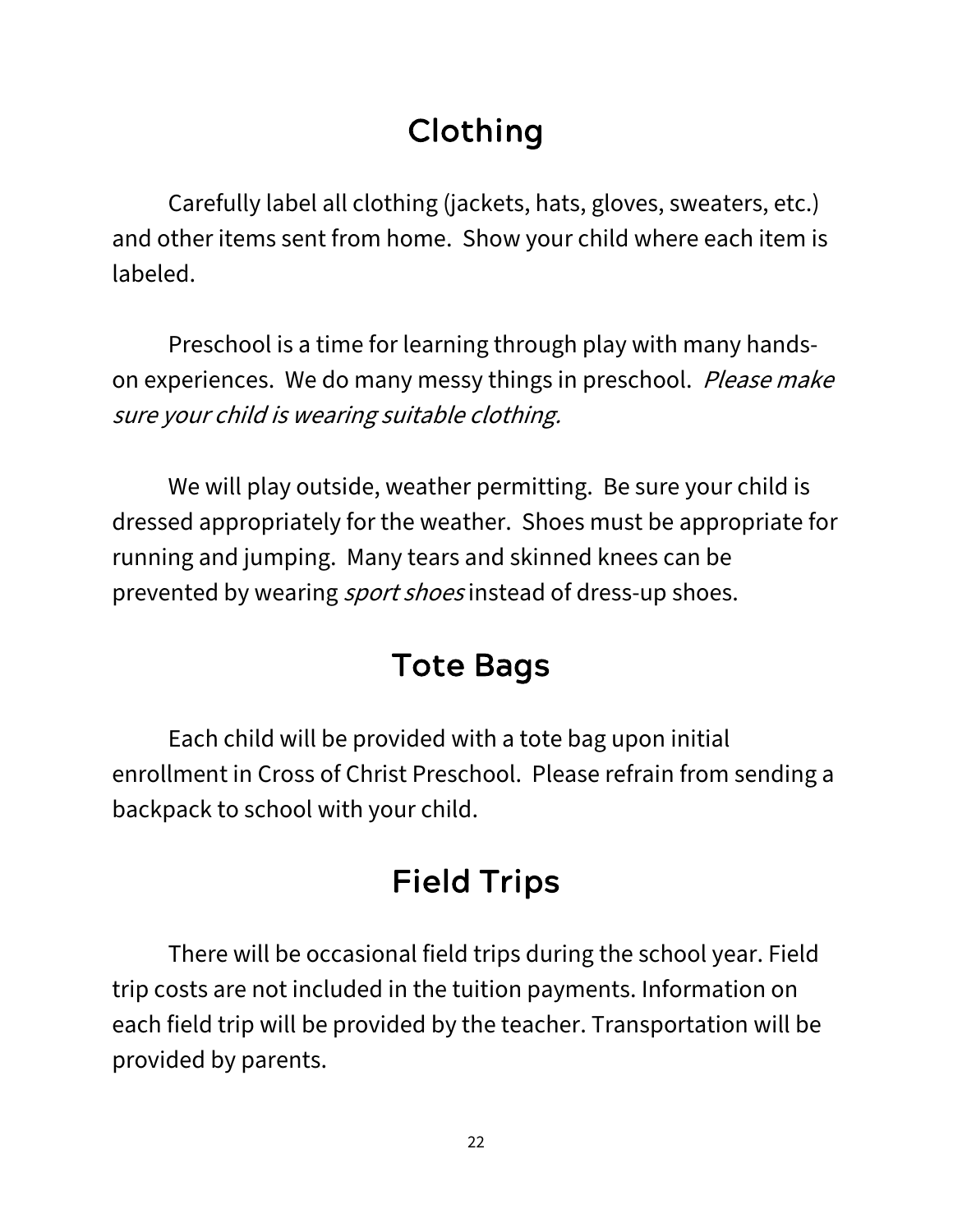# A Typical Day

| $9:00 - 9:30$ am:   | Arrival/Drop-Off + Play Time |  |
|---------------------|------------------------------|--|
| $9:30 - 10:00$ am:  | <b>Circle Time</b>           |  |
| $10:00 - 10:30$ am: | Table Work                   |  |
| 10:30 - 11:00am:    | <b>Play Time</b>             |  |
| 11:00 - 11:30pm:    | Bathroom Break + Snack       |  |
| 11:30am - 12:00pm:  | Play Time Outside or in Gym  |  |
| 12:00pm:            | Half Day Parent Pick Up      |  |
| 12:15 - 12:45pm:    | Lunch + Story Time           |  |
| 12:45 - 1:45pm:     | <b>Rest Time</b>             |  |
| 1:45 - 2:15pm:      | <b>Snack and Table Toys</b>  |  |
| $2:15 - 2:45$ pm:   | Music + Story Time           |  |
| $2:45 - 3:30$ pm:   | Play Time Outside or in Gym  |  |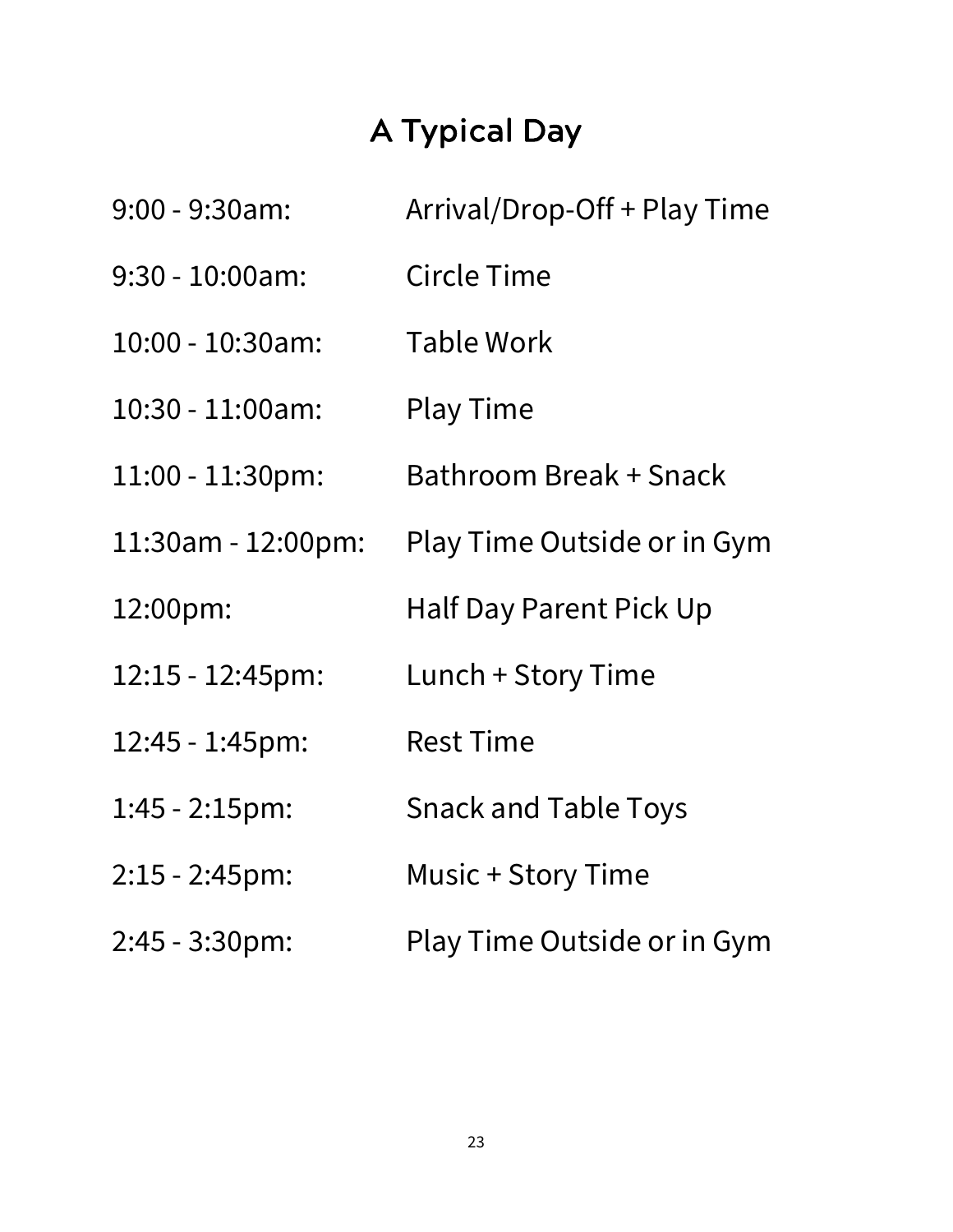### Snack Policy

#### **Morning Half Day Class**

Parents are asked to supply healthy snacks for the class according to a class schedule. This will occur several times during the school year.

The snacks need to be commercially prepared and in unopened packages. Snacks need to be nutritious and low in sugar. Homemade treats are not allowed and will not be distributed to the students. Special commercially prepared treats on birthdays or "half birthdays" are allowed, but please coordinate with the classroom teacher.

Your child's teacher will provide more information once the school year begins.

#### **All Day Class**

Parents are asked to supply healthy snacks for the class according to a class schedule. This will occur several times during the school year.

The snacks need to be commercially prepared and in unopened packages. Snacks need to be nutritious and low in sugar. Homemade treats are not allowed and will not be distributed to the students. Special commercially prepared treats on birthdays or "half birthdays" are allowed, but please coordinate with the classroom teacher.

Afternoon snack and lunch will be the parents' responsibility as Cross of Christ does not offer a hot lunch program.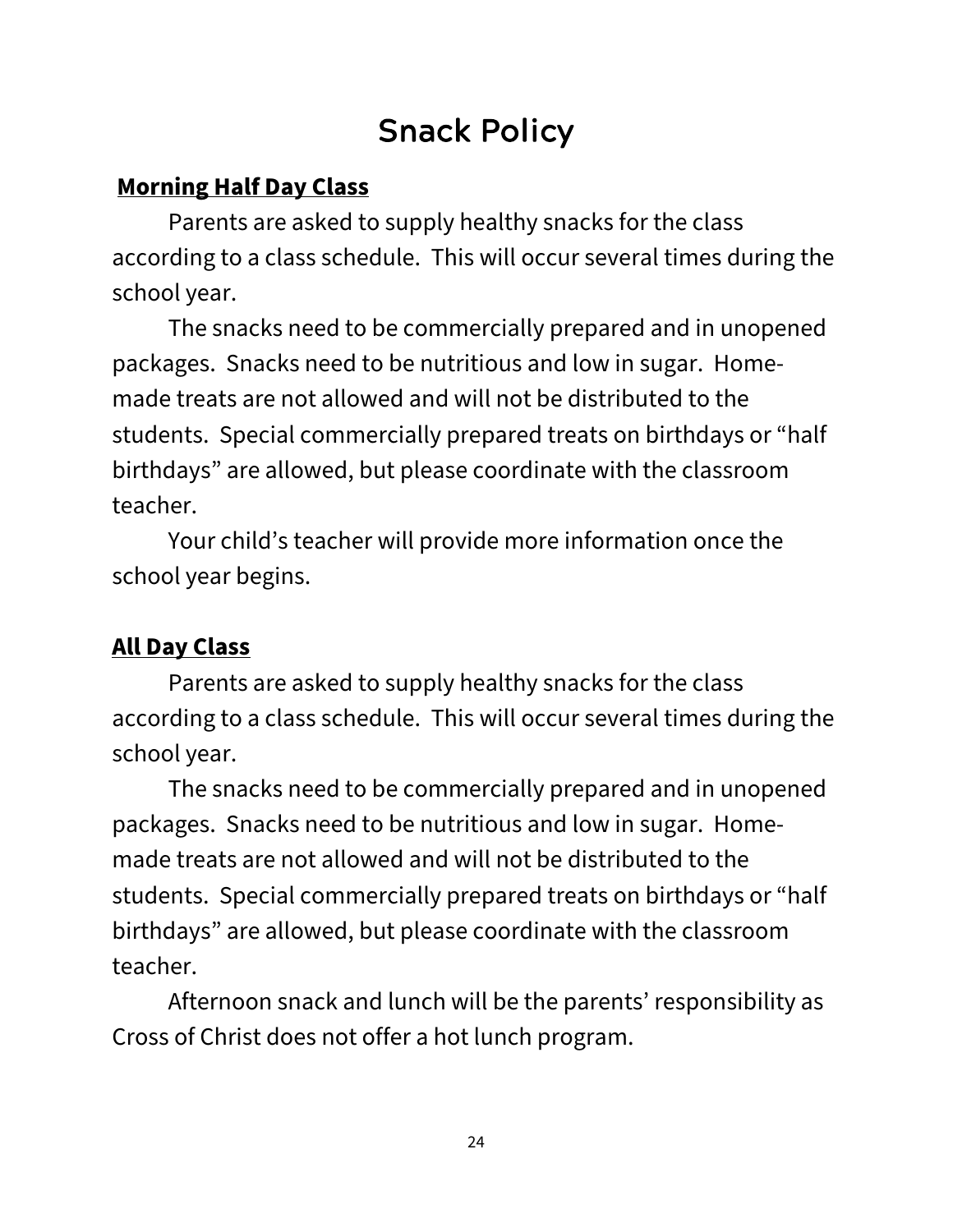### Fee Schedule for 2022-2023

#### **Class Schedule and Tuition Information**

Preschool families may choose any combination of full or half day classes, with a (2) minimum. Please note your class choices below from the schedule provided.

All **full** day classes begin at 9:00 AM and end at 3:30 PM

All **morning** classes begin at 9:00 AM and end at 12:00 PM

All **afternoon** classes begin at 12:30 PM and end at 3:30 PM\*

| No. of classes attending | <b>Full Day</b>              | Half Day                     |
|--------------------------|------------------------------|------------------------------|
| 2                        | \$277 per mo.                | \$149 per mo.                |
|                          | \$2312 per yr.               | \$1231 per yr.               |
|                          | $(52434$ after $9/1)$        | $(51296$ after $9/1)$        |
| 3                        | \$389 per mo.                | \$210 per mo.                |
|                          | \$3264 per yr.               | \$1752 per yr.               |
|                          | $(53437 \text{ after } 9/1)$ | $(51845$ after $9/1)$        |
| 4                        | \$485 per mo.                | \$261 per mo.                |
|                          | \$4080 per yr.               | \$2176 per yr.               |
|                          | $(54296$ after $9/1)$        | $(52291$ after $9/1)$        |
| 5                        | \$565 per mo.                | \$305 per mo.                |
|                          | \$4760 per yr.               | \$2550 per yr.               |
|                          | $(55012$ after $9/1)$        | $(52685 \text{ after } 9/1)$ |

#### \*A " rest time" provided for FULL day students during the afternoon session.